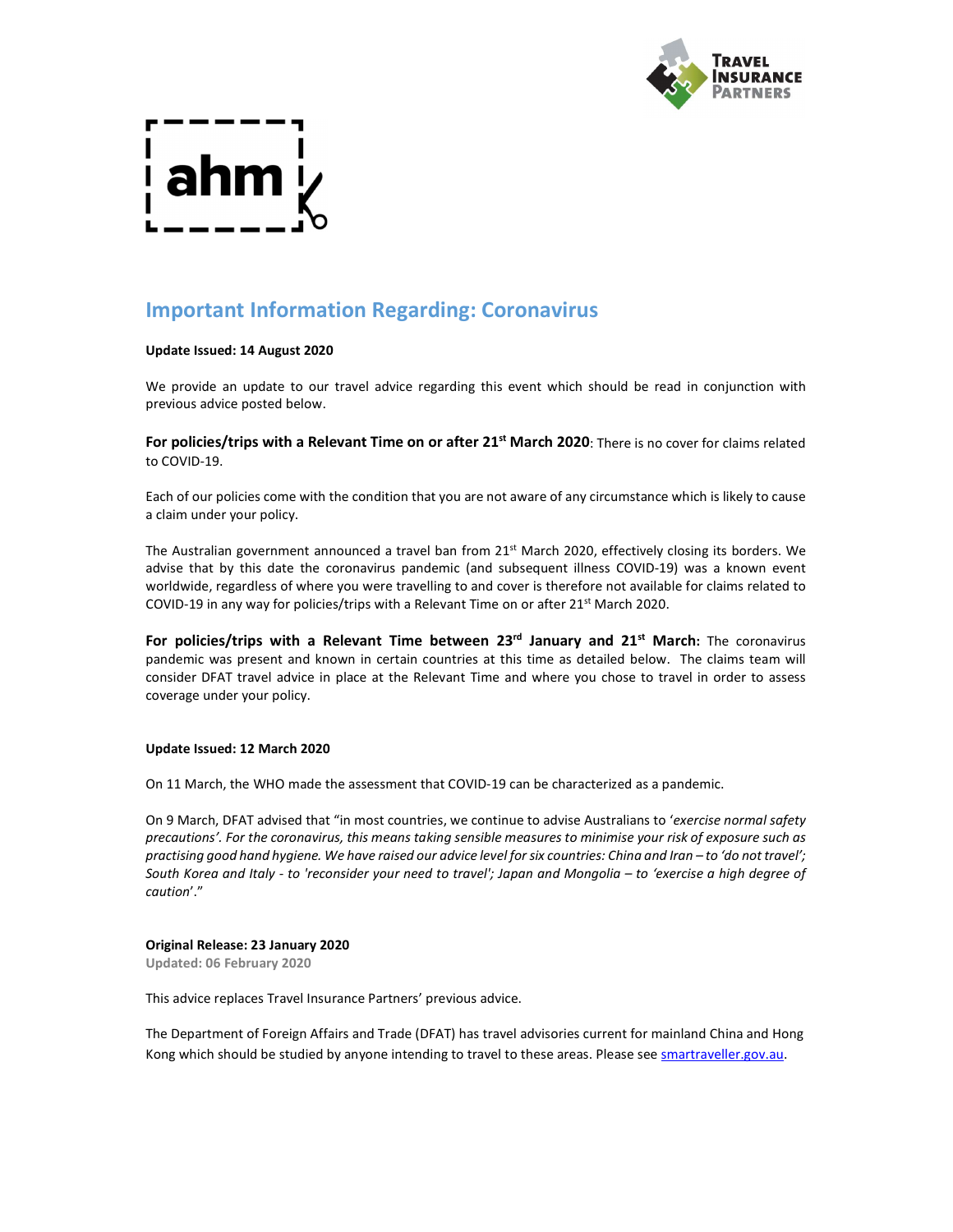

# hm j

## Policy Wording

Claims will be assessed in accordance with your Product Disclosure Statement and cover may vary depending on the type of policy you purchased.

#### Customers whose policies were issued on or before 23 January 2020\*

Customers are required to minimize their financial loss. At some point the Coronavirus shall stabilize.

- MEDICAL CLAIMS IN CONJUNCTION WITH ASSOCIATED ADDITIONAL EXPENSES IN RELATION TO CORONAVIRUS: If a customer contracts the virus during their journey their policy provides cover for Overseas Medical Expenses and Additional Expenses.
- CANCELLATION AND OTHER RELEVANT SECTIONS OF THE POLICY: (Amendment or Cancellation Costs cover for customers who purchased a policy containing this section of cover).

#### Customers who planned to be in mainland China before 23 May 2020

Customers who wish to avoid mainland China should amend/defer their trip if possible. Claims will be assessed as per the standard terms of cover.

#### Customers who are booked to be in mainland China after 23 May 2020

- The policy will not respond now: in our experience, events of this nature are short lived and DFAT's "do not travel" advice for China may be lifted. Closer to your trip date, if DFAT via Smartraveller.gov.au is still recommending "do not travel" to China, we will provide an updated advice confirming that customers who were going to be in China just after 23 May 2020 will also be covered to amend/cancel their trip.
- Customers should contact us now if costs will be lower if they defer/cancel now.

### Customers travelling elsewhere in the World

• In view of DFAT's advice, there is no cover currently available for those wishing to cancel holidays to other destinations.

#### Customers whose policies were issued after 23 January 2020

It is a condition of our policies that when you purchase a policy you are not aware of any circumstance which is likely to give rise to a claim.

 MEDICAL CLAIMS IN CONJUNCTION WITH ASSOCIATED ADDITIONAL EXPENSES IN RELATION TO CORONAVIRUS: If you incur medical expenses with associated additional expenses as a result of contracting coronavirus, there may be cover up to the benefit limit. Our Claims Team will consider DFAT travel advices in place at the time you purchased your policy and where you chose to travel.